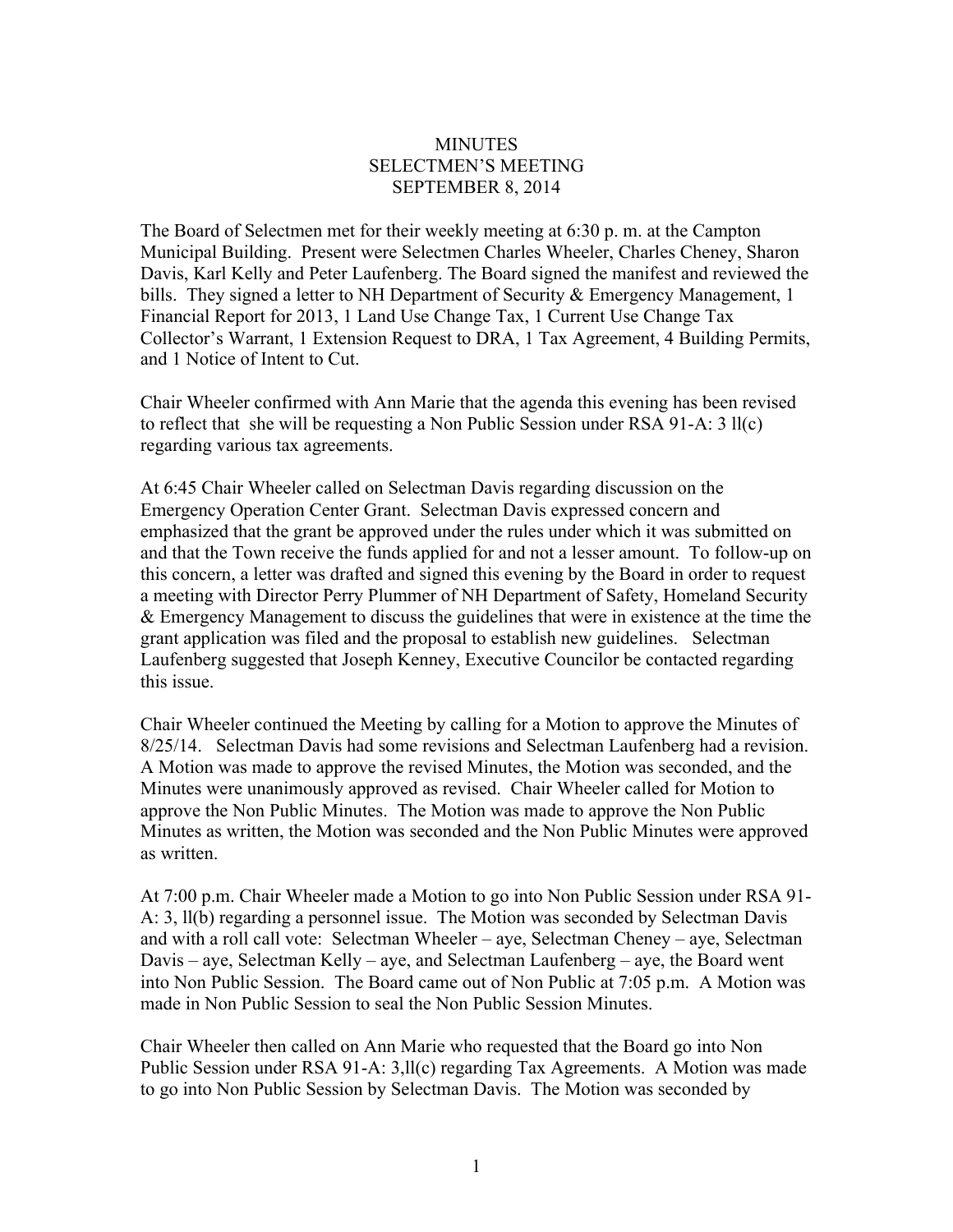Selectman Laufenberg, and with a roll call vote: Selectman Wheeler – aye, Selectman Davis –aye, Selectman Cheney – aye, Selectman Kelly – aye, and Selectman Laufenberg – aye the board went into Non Public Session at 7:10 p.m. The Board came out of Non Public Session at 7:15 p.m.

Chair Wheeler continued the Meeting by calling on Craig Keeney regarding the Blair Bridge repairs. It was confirmed that the estimate for damages to the bridge, after a recent accident occurred, is in the amount of \$16,800.00 Ann Marie confirmed that the Town insurance (Primex) will pay the damages and then seek reimbursement from the other party's insurance, along with reimbursement of the Town's deductible. Selectman Davis inquired if the Town insurance will pay compensation to Craig Keeney and Kelly Bolger for their time involved with the accident on the bridge. Ann Marie confirmed with Craig Keeney that the amount wouldn't go over \$500.00. Ann Marie will contact the insurance company with the \$500.00 figure to find out if they will pay the compensation. Craig stated that Arnold Graton will work with the Town concerning the repairs. Craig also confirmed that he has turned off half the lights on the bridge and discussed the possibility of switching bulbs to more energy efficient bulbs. Craig stated this would require a little bit of rewiring, but he would like the Board to view the bridge to make decisions about issues discussed this evening pertaining to lighting and the painting of a knee brace. Ann Marie indicated that just by shutting off half the lights the electrical bill has dropped from \$220.00 a month to approximately \$156.00 a month. Craig stressed that if the lights are not changed the Town is looking at approximately \$400.00 a month in operational costs. Craig expressed concern that the Town was never informed of what the operating costs of the bridge would be and felt this figure should have been presented to the Town by Hoyle & Tanner. Craig acknowledged that if they go with LED lights, NH Electric Cooperative will cover 50% of the costs and suggested the Town discuss this issue with Hoyle  $&$  Tanner for the possibility of the other 50%. Selectman Kelly expressed concern about making sure the cameras and security system will still work properly with the light reduction/change of bulbs.

Ann Marie stated that an e-mail was received from Arnold Graton (together with a copy of an invoice from NH Electric Cooperative) concerning the temporary meter placed at the bridge by NH Electric Cooperative. There is no usage charge, but there is a minimum \$27.00 charge per month for the temporary meter. After discussion, the Board agreed that Arnold Graton needs to turn off the temporary service (as there is a permanent meter now installed at the bridge) and the charges for this temporary meter are Arnold Graton's responsibility.

Craig also mentioned that there are some loose boards on the bridge and that it would be a good idea to have Mr. Graton identify the boards; however this matter would be handled as a warranty issue.

Selectman Davis expressed concern about traffic on the bridge and abuse of the weight limit. Selectman Davis inquired about the statistics on the radar equipment and inquired if an evaluation of the stats could be made by the Police Department and discussed with the Board. Selectman Davis suggested Police presence during busy hours on the bridge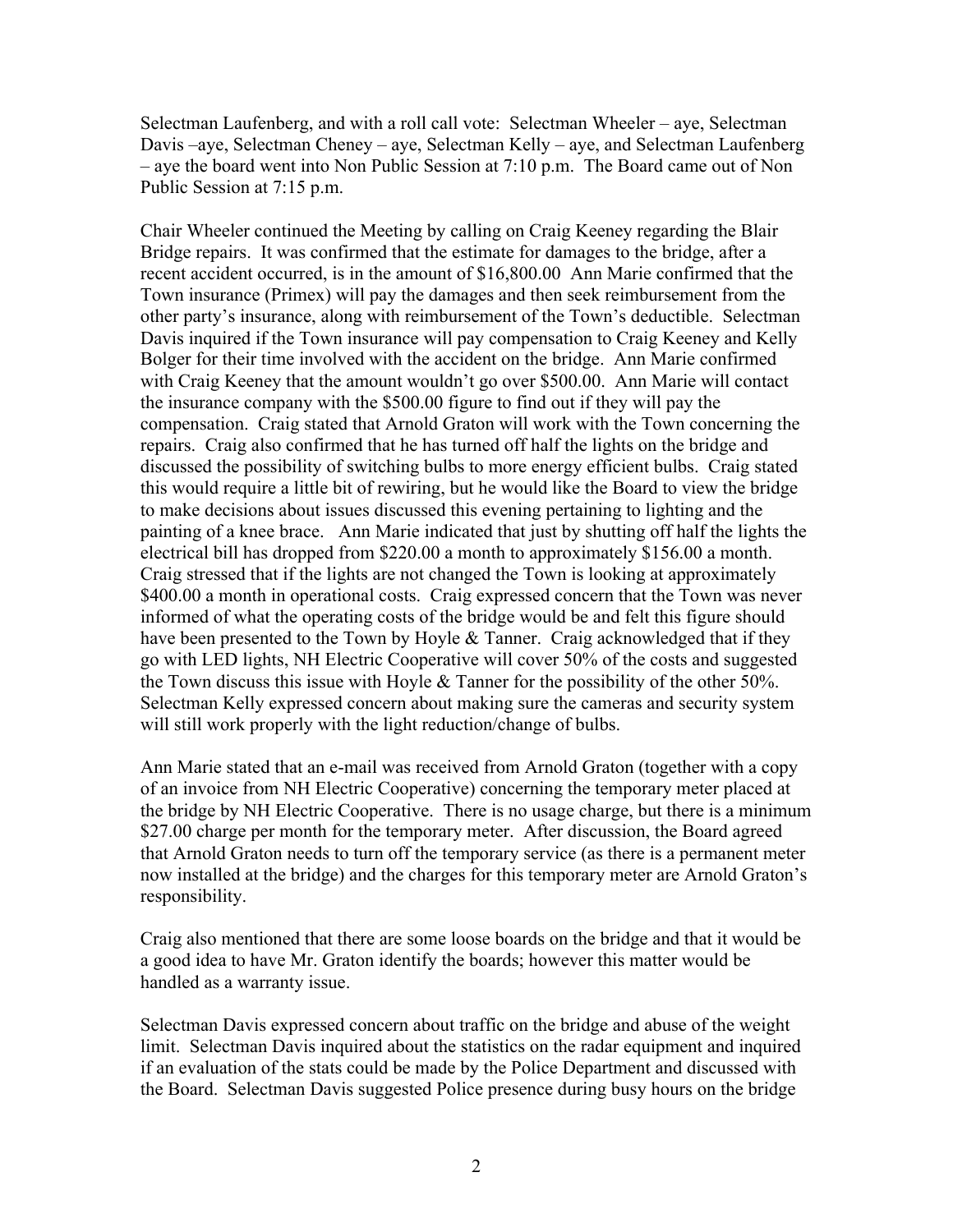7:00 a.m. to 8:00 a.m. and 4:00 p.m. to 5:30 p.m., but felt after an evaluation, it might be determined that this time period be revised. Chair Wheeler will discuss Police presence with Chief Warn.

There being no further discussion regarding the Blair Bridge, Chair Wheeler called on Ann Marie to review correspondence. Ann Marie indicated that an e-mail was received from Attorney Spector-Morgan regarding the Stickney subdivision and the conveyance of a lot to the Dacks who addressed the Selectmen at the Selectmen's Meeting on August 25, 2014. Ann Marie read the recommendations made to the Board by Attorney Spector-Morgan concerning the conveyance, possible penalty and responsibility of the Stickney Family to construct the road. After discussion, the Board agreed to have Ann Marie draft a letter to the Stickney Family regarding the road construction. Selectman Laufenberg suggested inquiry be made about the recommendations made by Attorney Spector-Morgan as to what other procedures would be triggered (if the Board moved forward with the recommended action presented by her). Ann Marie will discuss this issue with Attorney Spector-Morgan.

Ann Marie stated that Butch Bain, Road Agent dropped off a check that he received for scrap metal in the amount of \$293.00. Ann Marie stated that the Highway Department staff assisted with setting up the Community Room for the election on September 9, 2014.

Ann Marie confirmed that an Application for Wetland Permit was received for the Campton Dam/Pond which was applied for by the White Mountain National Forest.

Ann Marie stated that North Country Council is still sending the Town information and that an invitation was forwarded to attend an Open House on September 30, 2014 (the closest one being at the Rumney Town Office) which will be held between 5:30 and 7:00 p.m. to go over their report.

Ann Marie informed the Board that Attorney Spector-Morgan reported to her that there is a problem with the bond for the Beebe River Village District roads. The issue is that a 7 day notice is required by the Supervisors of the Checklist. However, the previous Supervisors of the Checklist only gave a 2 day notice; therefore, Attorney Spector-Morgan cannot certify that all the proper processes were taken. Ann Marie explained that there are 3 options to correct the problem. The best of the three is to have a special town meeting called for the purpose of ratifying the procedurally defective action by town vote. Ann Marie then proceeded to review a time schedule she devised in order to legalize the procedural defect and stated that to get every step accomplished in the proper time frame (with requirements met by the Supervisors of the Checklist) a special town meeting could be scheduled. Ann Marie will send the proposed schedule to the Town Attorney's office to verify the proper amount of time for the notice. A Motion was then made by Chair Wheeler to hold a special town meeting in order to rectify the procedural defect. The Motion was seconded by Selectman Davis and with a roll call vote: Selectman Wheeler – aye, Selectman Davis – aye, Selectman Cheney – aye, Selectman